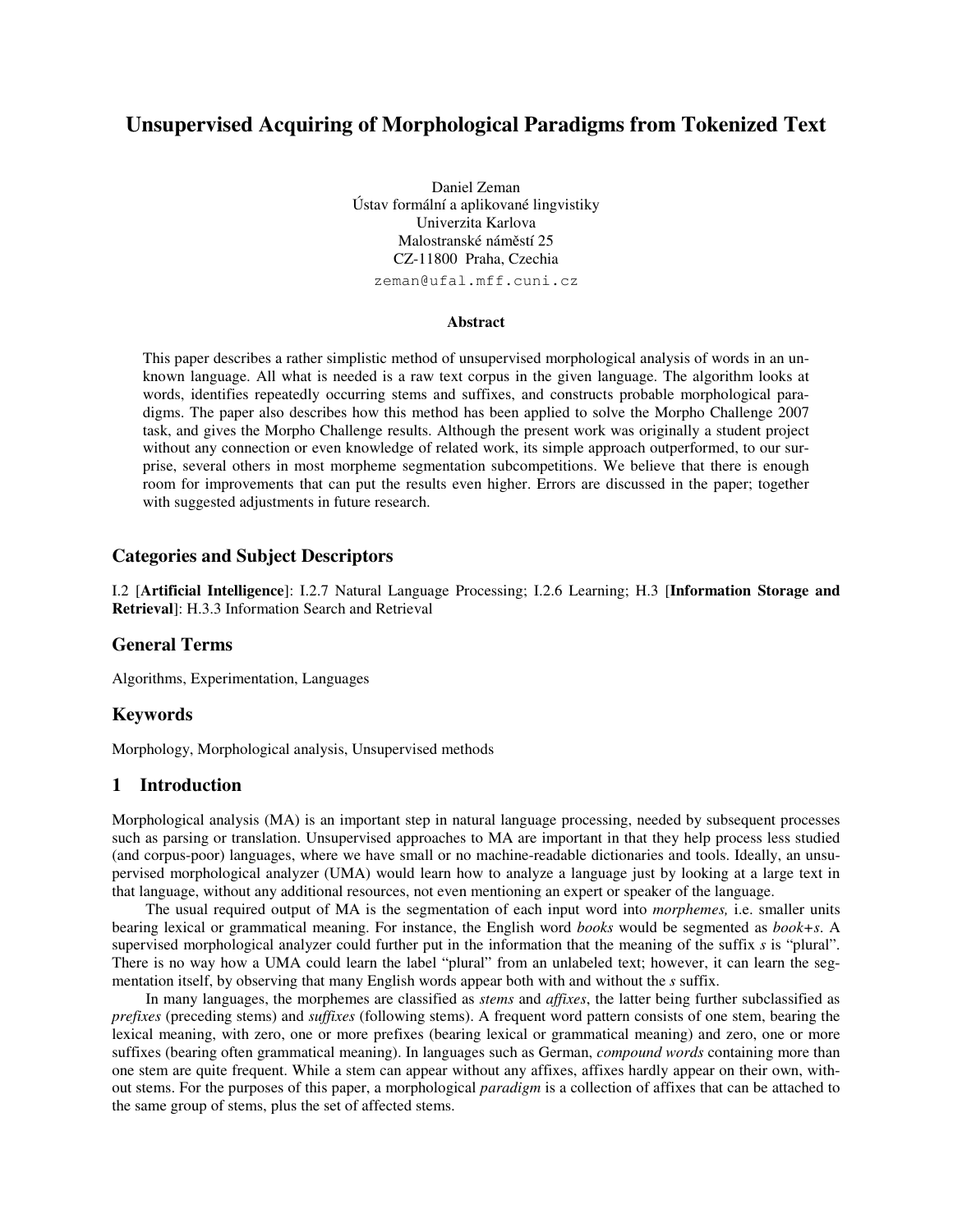Although the segmentation of the word does not provide any linguistically justified explanation of the components of the word, the output can still be useful for further processing of the text. Having got a paradigm, we can generate all unseen morpheme combinations satisfying that paradigm. We can recognize stems of new words. Thus, we are able to group all words with the same stem. The hope is that one stem means one lexical meaning. All words in a group will share the lexical meaning and differ in the grammatical one. By dropping just part of the meaning (hopefully the less important) we reduce the data sparseness of more complex models like syntactic parsing, machine translation, search and information retrieval.

There is a body of related work that grows faster and faster since the first Morpho Challenge workshop in 2005. Déjean (1998) first induces a list of 100 most frequent morphemes and then uses those morphemes for word segmentation. His approach is thus not fully unsupervised. Keshava and Pitler (2006) combine the ideas of Déjean and Harris. On the Morpho Challenge 2005 datasets, they achieved the best result for English, but they did remarkably worse for Finnish and Turkish. In contrast, Dasgupta and Ng (2007a) report robust performance with best results for all languages. Other UMA learning algorithms exploit the Minimum Description Length (MDL) principle. Specifically, EM is used to iteratively segment a list of words using some predefined heuristics until the length of the morphological grammar converges to a minimum. Brent et al. (1995) were the first to introduce an informationtheoretic notion of compression to represent the MDL framework. Goldsmith (2001) also used an MDL-based approach but applied a new compression system with different measuring of the length of the grammar. Creutz (2003) uses probabilistic distribution of morpheme length and frequency to rank induced morphemes. He outperforms Goldsmith for Finnish but gets worse results for English.

The work presented in this paper originated as a student project half a decade ago, without any knowledge of the abovementioned papers (or those few that already existed). The original goal was to learn paradigms, as defined here. It expects a list of words as input, without actually knowing the frequencies of the words, or knowing how to exploit them. It was tested on Czech, where the most important segment boundary is that between stem and suffix (this is not to say that there are no prefixes or compounds in Czech; there are!) Thus the system assumes that there are only two types of words: atomic (they have only the stem) and two-morpheme words (stem + suffix). This is probably the main weakness of the presented system, and will be addressed later in the discussion.

For the sake of Morpho Challenge, we just ran the paradigm finder over the training corpora, and then searched for the learned stems and suffixes in the test data. There were no attempts (yet) to enrich the system using ideas from the related work. Aware of these flaws, we expected to occupy the last positions in all rankings, and we were pleasantly surprised to realize that the system was never the worst one<sup>1</sup> and sometimes even ended above average. This is encouraging, as there clearly are several possible ways of improving the results. We discuss some of them in the concluding section. We leave, however, for the future research to answer whether the system can retain its simplicity while adopting those ideas.

The rest of the paper is organized as follows: in Section 2, we introduce the method of paradigm acquisition; the most interesting part is in Section 2.1, where paradigms are filtered. In Section 3, we explain how we segment a new word, given a set of paradigms. We present the Morpho Challenge results of our system in Section 4 and discuss possible improvements in Section 5.

### **2 Paradigm acquisition**

Recall that we define a paradigm as two sets: a set of suffixes (endings) that can be attached to stems under that paradigm, and a set of eligible stems, to which these suffixed can be attached. As said earlier, we do not permit more than one morpheme boundary (i.e. more than two morphemes) in a word.

Example: The word *bank* can be segmented as *bank, ban+k, ba+nk, b+ank*.

There are *n* possible segmentations of a word of length *n*, and we iterate over them for each training word. For each stem-suffix pair, we record separately that the suffix was seen with the stem, and that the stem was seen with the suffix. At the end, we have for each suffix a list of stems with which they were seen. We group together suffixes with exactly the same sets of stems. The set of suffixes in the group, plus the set of stems they share, is an (unfiltered) paradigm.

 $<sup>1</sup>$  This does not apply to the information retrieval task, where our system occupied the worst rank in most rankings.</sup>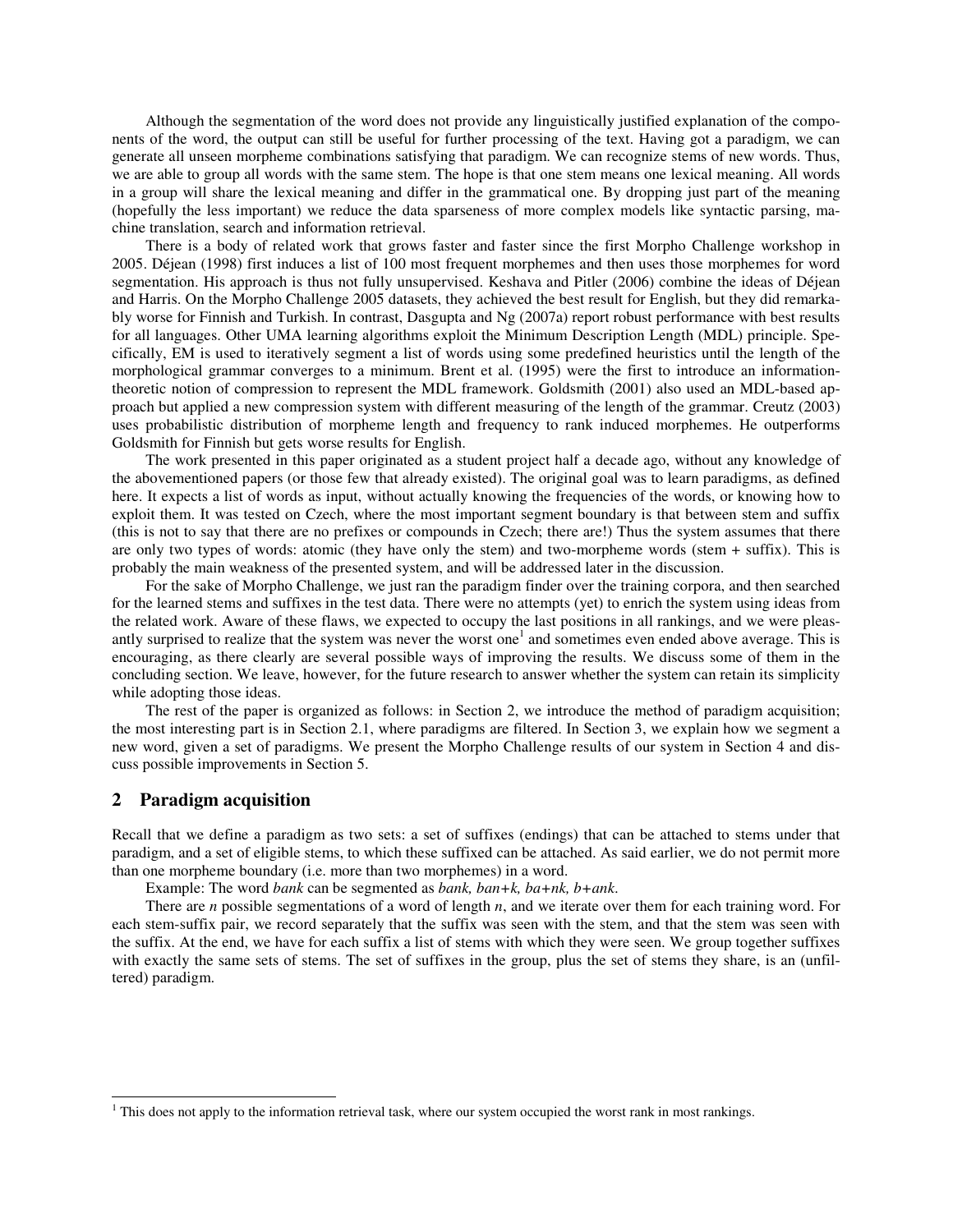### **2.1 Filtering**

The list of paradigms obtained so far is huge and redundant. For instance, if all suffixes in a paradigm begin with the same letter, there is another paradigm which differs only in that the letter has been shifted to the stem. The following example is from Finnish:

Paradigm A

Suffixes: a, in, ksi, lla, lle, n, na, ssa, sta

Stems: erikokoisi funktionaalisi logistisi mustavalkoisi objektiivisi rajallisi subjektiivisi tuotannollisi uudenlaisi

| Paradigm B<br>Stems:<br>denlais | Suffixes: ia, iin, iksi, illa, ille, in, ina, issa, ista<br>erikokois funktionaalis logistis mustavalkois objektiivis rajallis subjektiivis tuotannollis uu- |
|---------------------------------|--------------------------------------------------------------------------------------------------------------------------------------------------------------|
| Paradigm C                      | Suffixes: sia, siin, siksi, silla, sille, sin, sina, sissa, sista                                                                                            |

Stems: erikokoi funktionaali logisti mustavalkoi objektiivi rajalli subjektiivi tuotannolli uudenlai

Paradigm D

Suffixes: isia, isiin, isiksi, isilla, isille, isin, isina, isissa, isista Stems: erikoko funktionaal logist mustavalko objektiiv rajall subjektiiv tuotannoll uudenla

We have to filter the paradigms in order to make them useful. We apply the following filtering rules:

### **2.1.1 More suffixes than stems**

Both stem and suffix can be as short as one character. Then how do we recognize that a paradigm with one stem *s* and tens of thousands of suffixes is just crazy? We consider suspicious all paradigms where there is more suffixes than stems. Those paradigms are discarded without compensation.

### **2.1.2 Uniform letter on the stem-suffix border**

As in the Finnish example above, with a uniform letter (or group of letters) on the stem-suffix boundary, we get a set of matching paradigms where the letter(s) is on one or the other side of the boundary. Unlike in the Finnish example, we are not always guaranteed that the corresponding Paradigm B actually does not contain other stems or suffixes, which make the projection irreversible. Example (from Czech):

Paradigm A Suffixes: l, la, li, lo, ly Stems: kouři nosi pádi Paradigm B

Suffixes: il, ila, ili, ilo, ily, ů Stems: kouř nos pád

In this case, the second paradigm adds the suffix  $\hat{u}$  to the bag, which means that we could not induce Paradigm A from B. On the other hand, the Paradigm B cannot contain additional stems. Consider, for instance, adding a new stem *udobř* to Paradigm B (and removing the *ů* suffix). It would mean that there is a word *udobřil* in the training data. One of the possible segmentations of that word is *udobři-l*, and the same can be done with all the other suffixes, thus we must have had the stem *udobři* in Paradigm A. But we did not.

Similarly, we can proceed from the longer suffixes to the shorter ones. When all suffixes begin with the same letter, there must be a corresponding Paradigm B, where the letter is shifted to the stems. The Paradigm B can contain additional stems, as in the following example: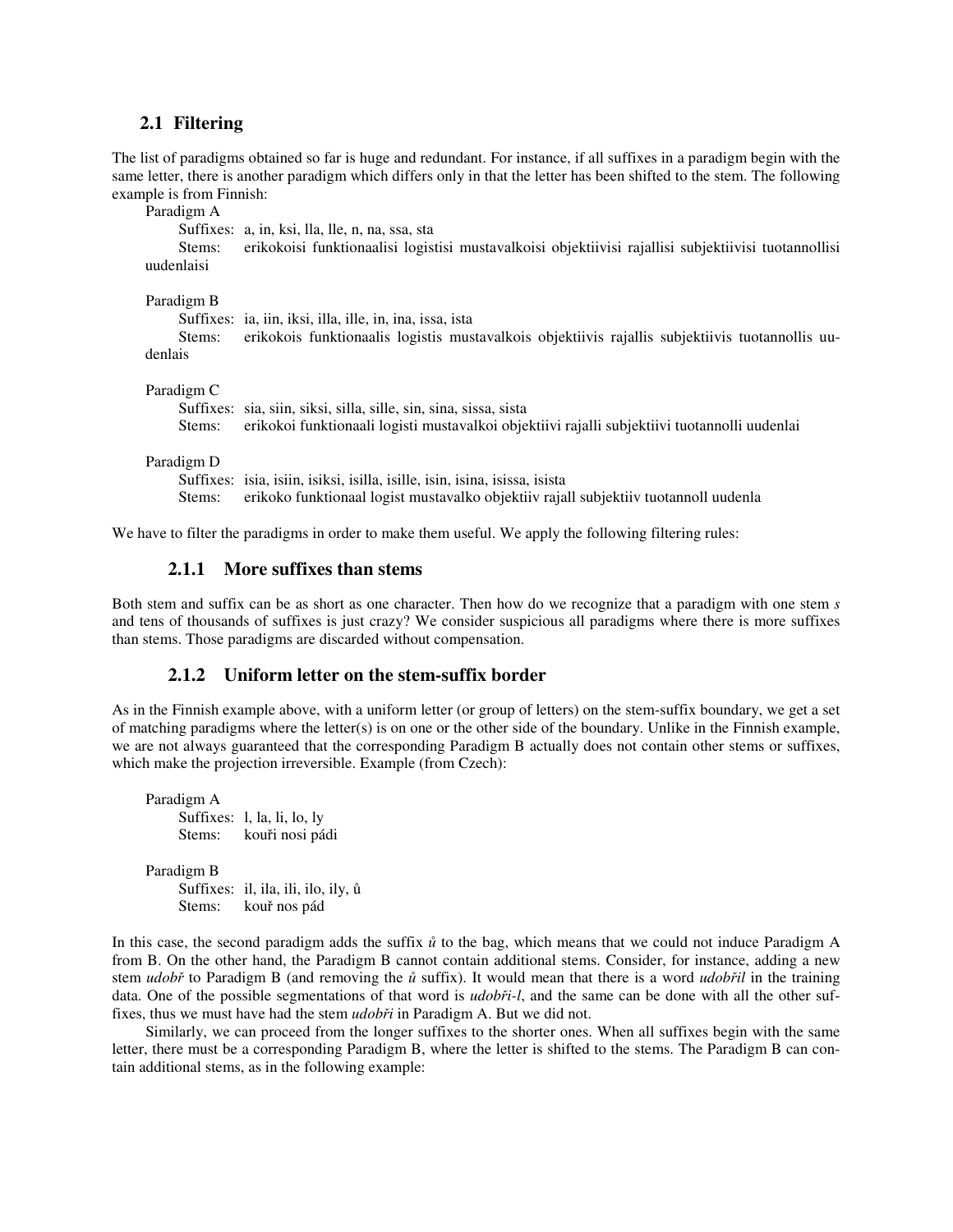Paradigm A Suffixes: il, ila, ili, ilo, ily Stems: kouř nos pád

Paradigm B Suffixes: l, la, li, lo, ly Stems: kouři nosi pádi sedě

While Paradigm B can add stems, it cannot add suffixes. Consider adding a suffix *t* (and removing the stem *sedě*). It would mean that the words *kouřit, nosit, pádit* were in the training data, and thus the suffix *it* should have appeared in Paradigm A.

Now it is obvious that the boundary letters create room for paradigm filtering. The question is, should we prefer longer stems, or longer suffixes? We decided to prefer shorter suffixes. If all suffixes in a paradigm begin with the same letter, we discard the paradigm, being sure that there is another paradigm with those border letters in stems. That other paradigm may contain some other stems as well, which further strengthens our conviction that the border letter was not a genuine part of the suffixes.

## **2.1.3 Subsets of paradigms**

A frequent problem is that stems have not been seen with all applicable suffixes. Consider the following example (from real Czech data):

A.suffixes = {*ou, á, é, ého, ém, ému, ý, ých, ým, ými*} B.suffixes = {*ou, á, é, ého, ém, ému, ý, ých, ým*} C.suffixes = {*ou, á, é, ého, ém, ý, ých, ým, ými*} D.suffixes = {*ou, á, é, ého, ém, ý, ých, ým*}

As a matter of fact, stems of all four paradigms should belong to the paradigm A but not all of them occurred with all A suffixes. As one important motivation of UMA is to cover unknown words, it is desirable to merge the subset paradigms with their superset A. Unfortunately, this can sometimes introduce stem+suffix combinations that are not permitted in the given language.

When talking about set inclusion on paradigms, we always mean the sets of suffixes, not stems. If the suffixes of Paradigm B form a subset of suffixes of Paradigm A, and there is no C, different from A, such that B is also subset of C, then merge A with B (which means: keep suffixes from A, and stems from both).<sup>2</sup>

The implementation of this rule is computationally quite complex. In order to identify subset relations, we would have to step through  $n^2$  paradigm pairs (*n* is the current number of paradigms, over 60,000 for our Czech data), and perform *k* comparisons for each pair (in half of the cases, *k* is over 5). As a result, tens of billions of comparisons would be needed.

That is why we do not construct the complete graph of subsets. We sort the paradigms with respect to their size, the largest paradigm having size (number of suffixes) *k*. We go through all paradigms of the size *k*–1 and try to merge them with larger paradigms. Then we repeat the same with paradigms of the size *k*–2, and so on till the size 1. The total number of comparisons is now much lower, as the number of paradigms concurrently decreases.

For each paradigm, we check only the closest supersets. For instance, if there is no superset larger by 1, and there are two supersets larger by 2, we ignore the possibility that there is a superset larger by 3 or more. They are linked from the supersets larger by 2. If an ambiguity blocks simplifying the tree, it is not a reason to block simplifying on the lower levels.

### **2.1.4 Single suffix**

Paradigms with a single suffix are not interesting. They merely state that a group of words end in the same letters. Although we could identify unknown words belonging to the same group and possibly segment them along the border between the non-matching and matching part, there is not much to be gained from it. There is also no guarantee that the matching end of the word is really a suffix (consider a paradigm with suffix *n* and "stems" from thousands of words ending in *n*). So we discard all single-suffix paradigms and thus further simplify the paradigm pool.

 $<sup>2</sup>$  If the other superset C exists, it is still possible that the merging will be enabled later, once we succeed to merge A with C.</sup>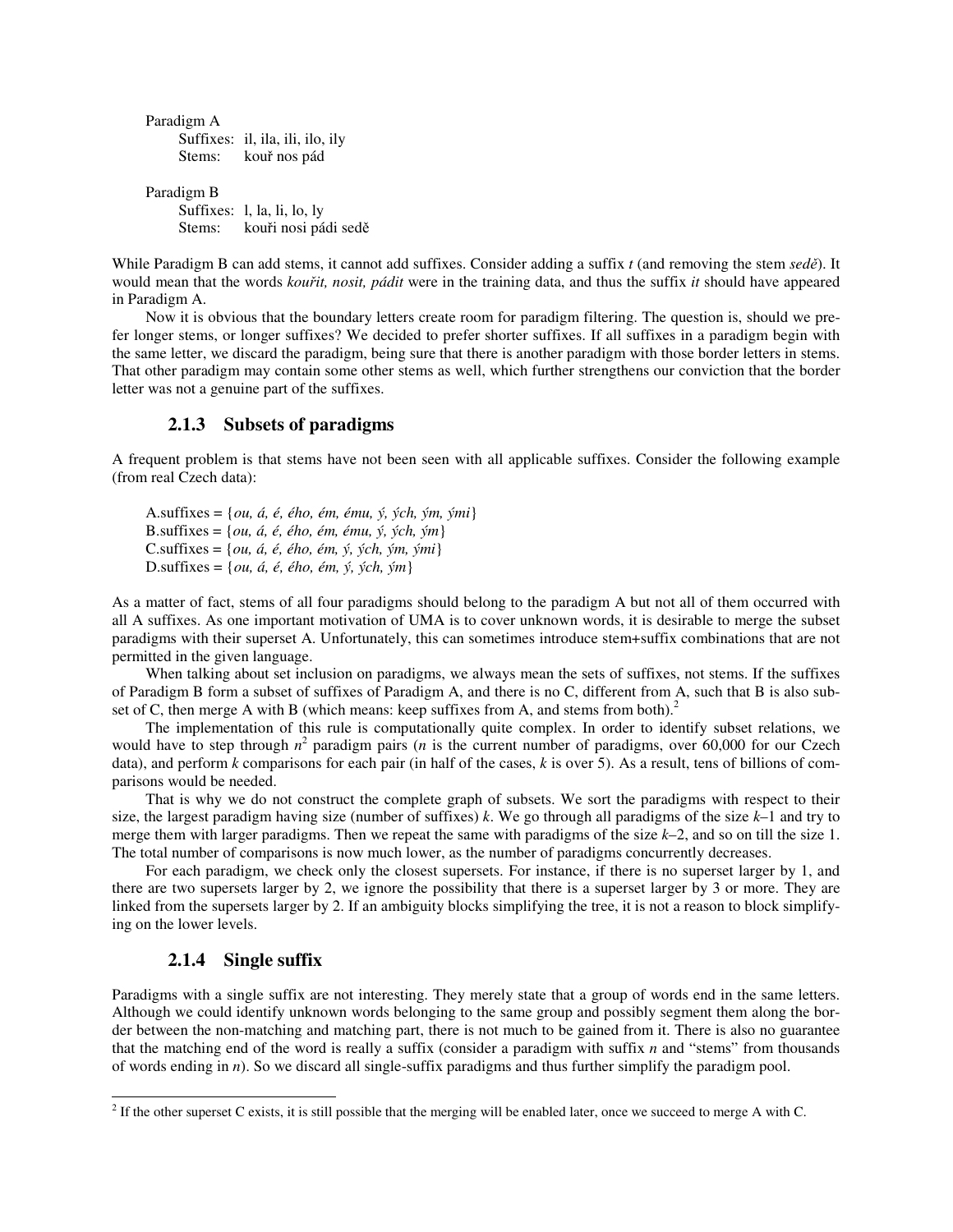### **2.2 More paradigm examples**

For illustration, we provide some of the largest (with most suffixes) paradigms for the four languages of Morpho Challenge 2007 and Czech:

#### **English**

e, ed, es, ing, ion, ions, or calibrat consecrat decimat delineat desecrat equivocat postulat regurgitat

e, ed, es, ing, ion, or, ors aerat authenticat disseminat enumerat percolat pollinat promulgat

0 3 , d, r, r's, rs, s analyze chain-smoke collide customize energize enquire naturalize scuffle telecommute transcribe

### **Finnish**

0, a, an, ksi, lla, lle, n, na, ssa, sta, t

asennettava avattava hinattava koordinoiva korvattava leijuva mahdollistama painettava pelattava runtelema saartama sijoitettava tilattava tulostettava tuotava uusiutuva vaadittava verrattava vuokrattava

en, ksi, lla, lle, lta, n, na, ssa, sta, sti, t

aatteellise ainaise aluepoliittise ennenaikaise fysikaalise geologise hengenvaarallise kemiallise keskiaikaise kosmise kuninkaallise kuvallise kuvitteellise legendaarise motorise muotoise oikeudellise oloise parlamentaarise patologise päiväkirurgise päätoimise radioaktiivise sosiaalipoliittise sosialidemokraattise toissijaise uudenlaise vapaavalintaise yliluonnollise

a, en, in, ksi, lla, lle, lta, na, ssa, sta

ammatinharjoittaji avustavi jakavi muuttaji omaavi parannettavi puolueettomi sairastavi sijoittuvi varkauksi verrattavi

### **German**

0, m, n, r, re, rem, ren, rer, res, s

aggressive bescheidene deutliche dunkle flexible langsame mächtige ruhige schwierige strenge umweltfreundliche

0, e, em, en, er, es, keit, ste, sten

entsetzlich gutwillig lebensfeindlich massgeblich reichhaltig unbarmherzig unerbittlich unermüdlich vorhersehbar warmherzig

0, m, n, r, re, ren, res, rweise, s

anständige erfreuliche glückliche natürliche professionelle sinnvolle traditionelle traurige vernünftige vorsichtige

### **Turkish**

0, de, den, e, i, in, iz, ize, izi, izin

anketin becerilerin birikimlerin gereksinimin giysilerin görüntülerin güvenin objektifin olabileceğin yemeğin

 $3$  0 means empty suffix.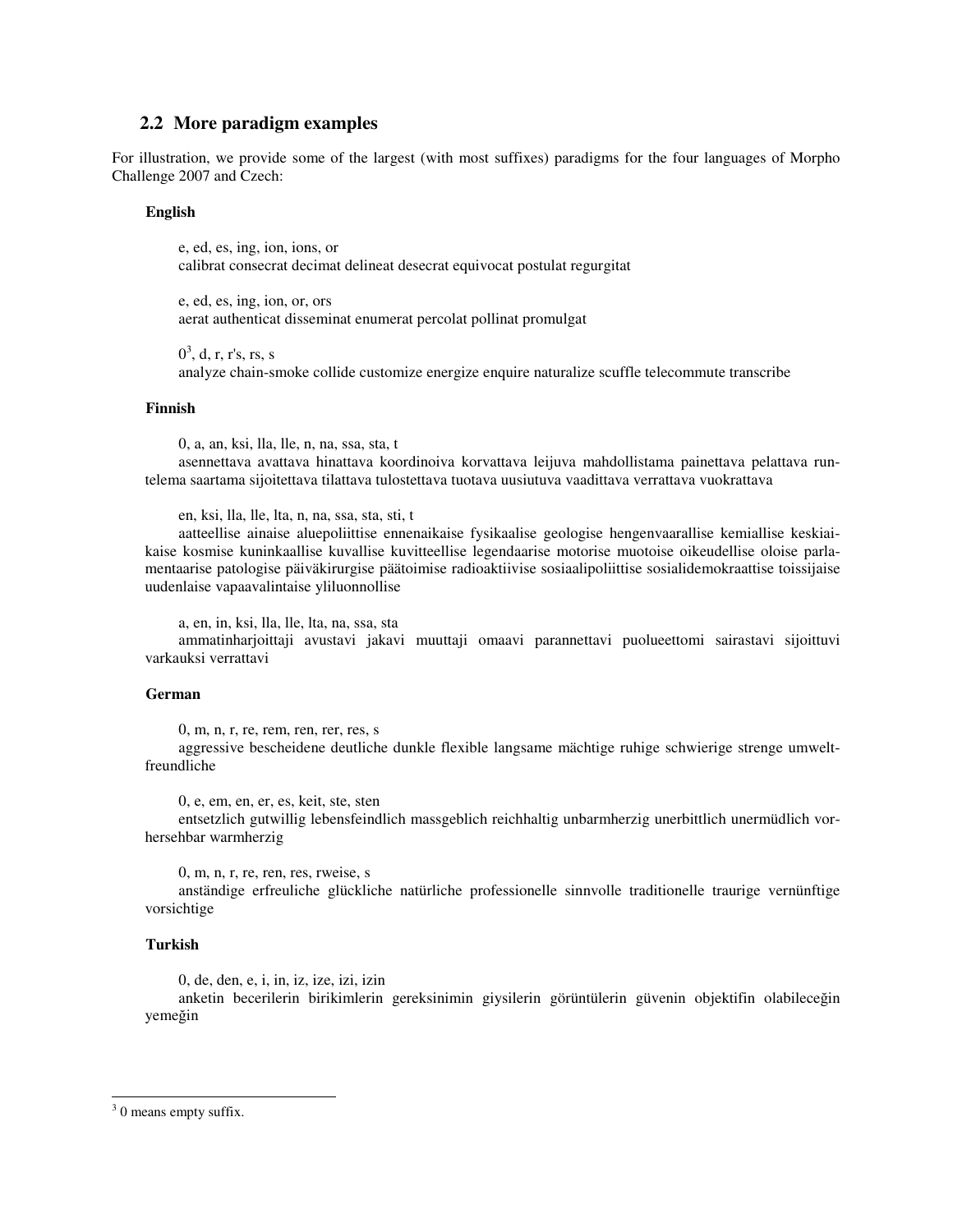0, dir, n, nde, ndeki, nden, ne, ni, nin, yle

aleti arabirimi etiketi evreleri geçilmesi geçileri iletimi ilii kanseri protokolleri segmenti sürmesi temini yetiştiriciliği şiddeti

0, a, da, daki, dan, ı, ın, ız, ızı

bakışın baskıların detayların fırının kabloların kağıtların koleksiyonların olasılığın operasyonların sayımın tezgahın yaklaşımın yanıtların yazılımın

#### **Czech**

ou, á, é, ého, ém, ému, ý, ých, ým, ými gruzínsk italsk lékařsk ministersk městsk někter olympijsk poválečn pražsk tropick závěrečn člensk

 $0, a, em, ovi, y,  $\hat{u}$ ,  $\hat{u}m$$ divák dlužník obchodník odborník poplatník právník předák vlastník útočník činovník

a, ami, ou, u, y, ách, ám buňk dívk otázk podmínk pohledávk přestávk schránk stovk válk

### **3 Segmenting a word**

Given a set of paradigms for a language, how do we apply it to segment a word in that language? Actually, we only use the sets of all stems and all suffixes in the Morpho Challenge task. We do not exploit the information that a stem and a suffix occurred in the same paradigm. Yet the acquisition of paradigms described in the previous section is still important, as it greatly reduces the number of learned stems and suffixes.

Again, we consider all possible segmentations of each analyzed word. For each stem-suffix pair, we look up the table of learned stems and suffixes. If both stem and suffix are found, we return that particular segmentation as a possible analysis. (Note that more than one segmentation can satisfy the condition, and thus ambiguous analyses are possible.) If no analysis is found this way, we return analyses with known suffixes or known stems (but not both). If no analysis is found either way, we return the atomic analysis, i.e. the entire word is a stem, the suffix is empty.

#### **4 Results**

The Morpho Challenge 2007 task does not (and actually cannot) require that the morphemes in segmentation be labeled in any particular way. Due to possible phonological changes caused by inflection of words, the segmenters are not even required to denote the exact position of the morpheme border in the word. Therefore, the only information that can be compared with a gold standard is the number of morphemes in the word, and the fact that two words share a morpheme with the same label on specified positions. The precise description of the evaluation algorithm is available at the Morpho Challenge website.<sup>4</sup> We present only the results of the Competition 1 in this paper.<sup>5</sup> The complete results are available at http://www.cis.hut.fi/morphochallenge2007/results.shtml.

In comparison to other systems, our system usually did better w.r.t. recall than w.r.t. precision. The best rank achieved by our system was for Turkish, while for the other languages we ended up below average. For each language, we provide our rank and the number of ranked systems (in addition to the percentages). P is precision, R is recall, F is their harmonic mean.

<sup>4</sup> http://www.cis.hut.fi/morphochallenge2007/evaluation.shtml

 $<sup>5</sup>$  In the Competition 2, the segmentation results are evaluated indirectly by using them in an information retrieval task. Our sys-</sup> tem was among the poorest in all rankings of the Competition 2 but we have currently no plausible explanation.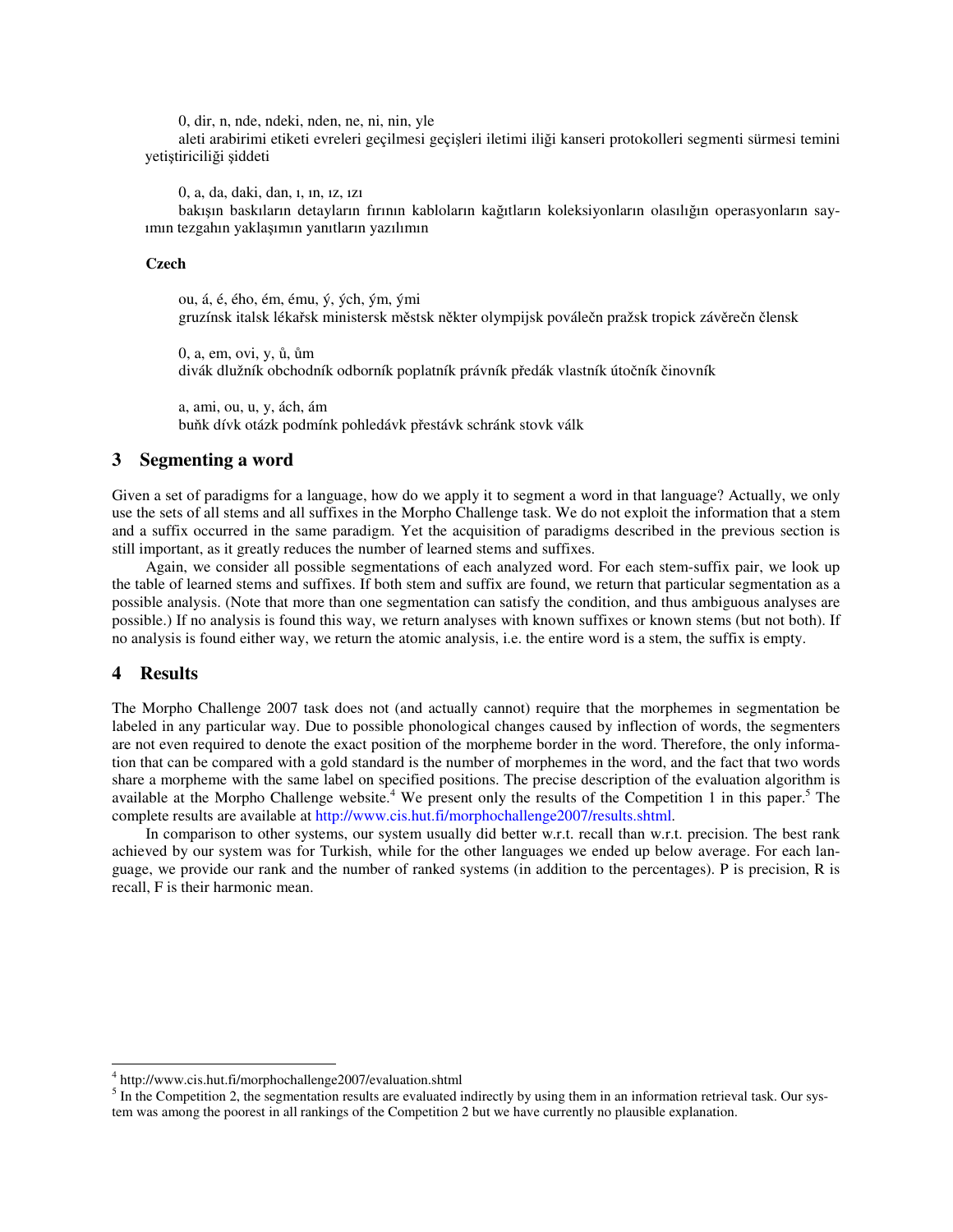|          | <b>English</b> |       |       | German |       |       |
|----------|----------------|-------|-------|--------|-------|-------|
|          |                |       |       |        |       |       |
| $\%$     | 52.98          | 42.07 | 46.90 | 52.79  | 28.46 | 36.98 |
| rank     |                |       |       |        |       |       |
| # ranked |                | ⊥ン    |       |        |       |       |

|          | <b>Finnish</b> |       |       | Turkish |       |       |
|----------|----------------|-------|-------|---------|-------|-------|
|          |                | ┄     |       |         |       |       |
| $\%$     | 58.84          | 20.92 | 30.87 | 65.81   | 18.79 | 29.23 |
| rank     |                |       |       |         |       |       |
| # ranked |                |       |       |         |       |       |

| English |      | German |       |       |
|---------|------|--------|-------|-------|
|         |      |        |       |       |
|         | ና ዕር | 2.79   | 28.46 | 36.98 |
|         |      |        |       |       |
|         |      |        |       |       |

| <b>Turkish</b> |       |       |  |  |
|----------------|-------|-------|--|--|
|                |       |       |  |  |
| 65.81          | 18.79 | 29.23 |  |  |
|                |       |       |  |  |
|                |       |       |  |  |

The processing of each language took from several minutes to several hours. Finnish needed the most time due to its enormous agglutinative morphological system. German is not an agglutinative language but its long compound words also increased time requirements. Turkish was faster not because it is less complex but simply because of the much smaller data set.

Not surprisingly, the slowest part of the algorithm is the subset pruning.

# **5 Discussion**

The presented approach is a truly unsupervised one, as it does not need any language-specific tuning ever (compare with the lists of most frequent morphemes in some related work). However, there are many lessons to be learned from other systems and tested during future research. Some of those ideas do not violate the independence on any particular language, and hopefully will not complicate the computation too much. Some ideas follow:

- Our system does not (but it should) exploit the word/morpheme frequencies in the corpus. Very rare words could be typos and could introduce nonsensical morphemes.
- Our system reduces morpheme segmentation to just one stem (mandatory) and one suffix (optional). Such limitation is too severe. At least we ought to enable prefixes. It could be done by repeating the process described in this paper, but now the second part would be a stem and the first part an affix. Using the new model, we could recognize prefixes in the stems of the old model, and using the old model, we could recognize suffixes in the new one.
- Even that is fairly limited. There are composite suffixes (as in English *compose+r+s*) and composite prefixes (as in German *ver+ab+schieden*). A good morphological analyzer should identify them (not to mention that they are likely to appear in the gold standard data).
- Finally, compounds make the possible number of morphemes virtually unlimited. (An anecdotic German example is *Hotentot+en+potentat+en+tante+n+atentät+er*.) A possible partial solution is to do a second run through the stems and identify combinations of two or more smaller stems. However, as seen from the example, suffixes are involved in compound creation as well.
- Morphological grammars of many languages contain rules for phonological changes (for instance, *deny* vs. *deni* in English *denial*, Czech *matk+a, matc+e, mat+in*, German *Atentat* vs. *Atentät+er*). Supervised MA systems have incorporated such rules in order to succeed (e.g., see Koskenniemi (1983) or Hajič (2004)). Dasgupta and Ng (2007) induce phonological rules for suffixes longer than 1 character, however, the above Czech example suggests that it may be needed for suffixes of length 1 as well.

# **6 Conclusion**

We have presented a paradigm acquisition method that can be used for unsupervised segmentation of words into morphemes. The approach is very simple; however, even such a simple system turned out to be reasonably successful. It gives us the hope that by incorporating the ideas discussed in Section 5, we can catch up with at least some of the better systems from Morpho Challenge 2007.